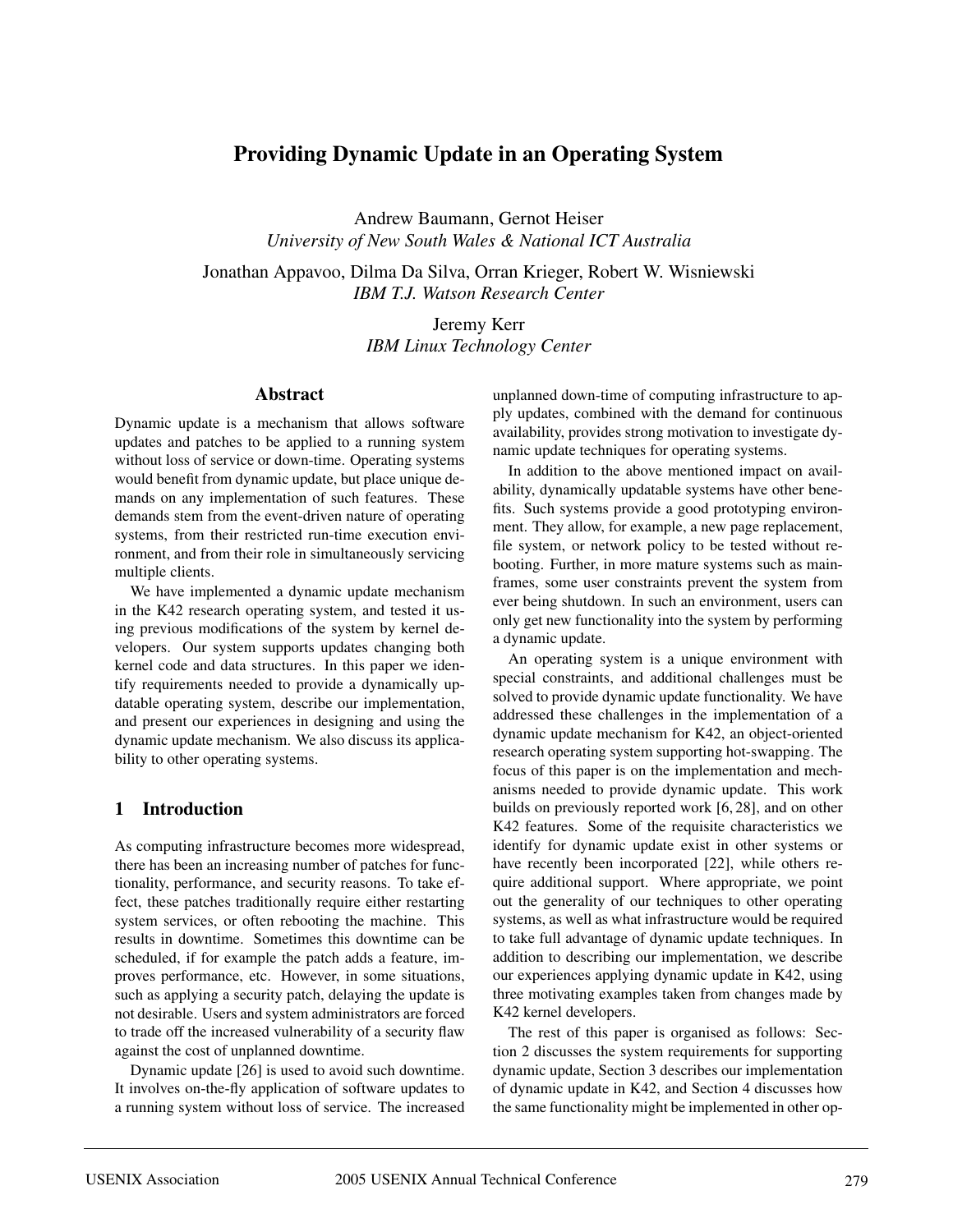erating systems. Next, Section 5 describes our experiences applying dynamic update to K42 using three motivating examples, Section 6 discusses the limitations of our implementation and our plans for future work, Section 7 compares related work, and Section 8 concludes.

# **2 Requirements for dynamic update**

There are several fundamental requirements in providing a dynamic update capability. Here we identify them, in Section 3.2 we describe how we satisfy them in K42, and then in Section 4 we generalise to other operating systems.

# **2.1 Classification of updates**

At a minimum, dynamic update needs to support changes to the code of a system, however there are varying levels of support possible for updates which also affect data. We classify dynamic updates in this way:

- 1. Updates that only affect code, where any data structures remain unchanged across the update. This is easier to implement, but imposes significant limitations on what updates may be applied dynamically.
- 2. Updates that affect both code and global, singleinstance, data. Examples of this might include changes to the Linux kernel's unified page cache structure, or to K42's kernel memory allocator.
- 3. Updates that affect multiple-instance data structures, such as the data associated with an open socket in Linux, or an open file.

# **2.2 Requirements**

Having classified the possible updates, we now introduce a set of fundamental requirements for dynamic update.

**Updatable unit:** In order to update a system, it is necessary to be able to define an updatable unit. Depending on the class of update supported, and the implementation of the system, a unit may consist of a code module, or of both code and encapsulated data. In both cases, there must be a clearly defined interface to the unit. Furthermore, external code should invoke the unit in a welldefined manner, and should not arbitrarily access code or data of that unit.

While creating updatable units is easier with support from languages such as C++, it is still possible without such support. Primarily, providing updatable units means designing with good modularity and obeying module boundaries. The structure of the system dictates what is feasible.

**Safe point:** Dynamic updates should not occur while any affected code or data is being accessed. Doing so could cause undefined behaviour. It is therefore important to determine when an update may safely be applied. In general however, this is undecidable [15]. Thus, system support is required to achieve and detect a safe point. Potential solutions involve requiring the system to be programmed with explicit update points, or blocking accesses to a unit, and detecting when it becomes idle, or *quiescent*.

An operating system is fundamentally event-driven, responding to application requests and hardware events, unlike most applications, which are structured as one or more threads of execution. As discussed later, this eventbased model can be used to detect when an updatable unit of the system has reached a safe point. Additional techniques can be employed to handle blocking I/O events or long running daemon threads.

**State tracking:** For a dynamic update system to support changes to data structures, it must be able to locate and convert all such structures. This requires identifying and managing all instances of state maintained by a unit in a uniform fashion, functionality usually provided in software systems using the factory design pattern [12]. Note that the first two classes of update, dynamic update to code and dynamic update to single-instance data, are still possible without factories, but it is not possible to support dynamic update affecting multiple-instance data without some kind of state tracking mechanism.

**State transfer:** When an update is applied affecting data structures, or when an updated unit maintains internal state, the state must be transferred, so that the updated unit can continue transparently from the unit it replaced. The state transfer mechanism performs this task, and is how changes to data structures can be supported.

**Redirection of invocations:** After the update occurs, all future requests affecting the old unit should be redirected. This includes invocations of code in the unit. Furthermore, in a system supporting multiple-instance data structures, creation of new data structures of the affected type should produce the updated data structure.

**Version management:** In order to package and apply an update, and in order to debug and understand the running system, it it necessary to know what code is actually executing. If an update depends on another update having previously been applied, then support is required to be able to verify this. Furthermore, if updates are from multiple sources, the versioning may not be linear, caus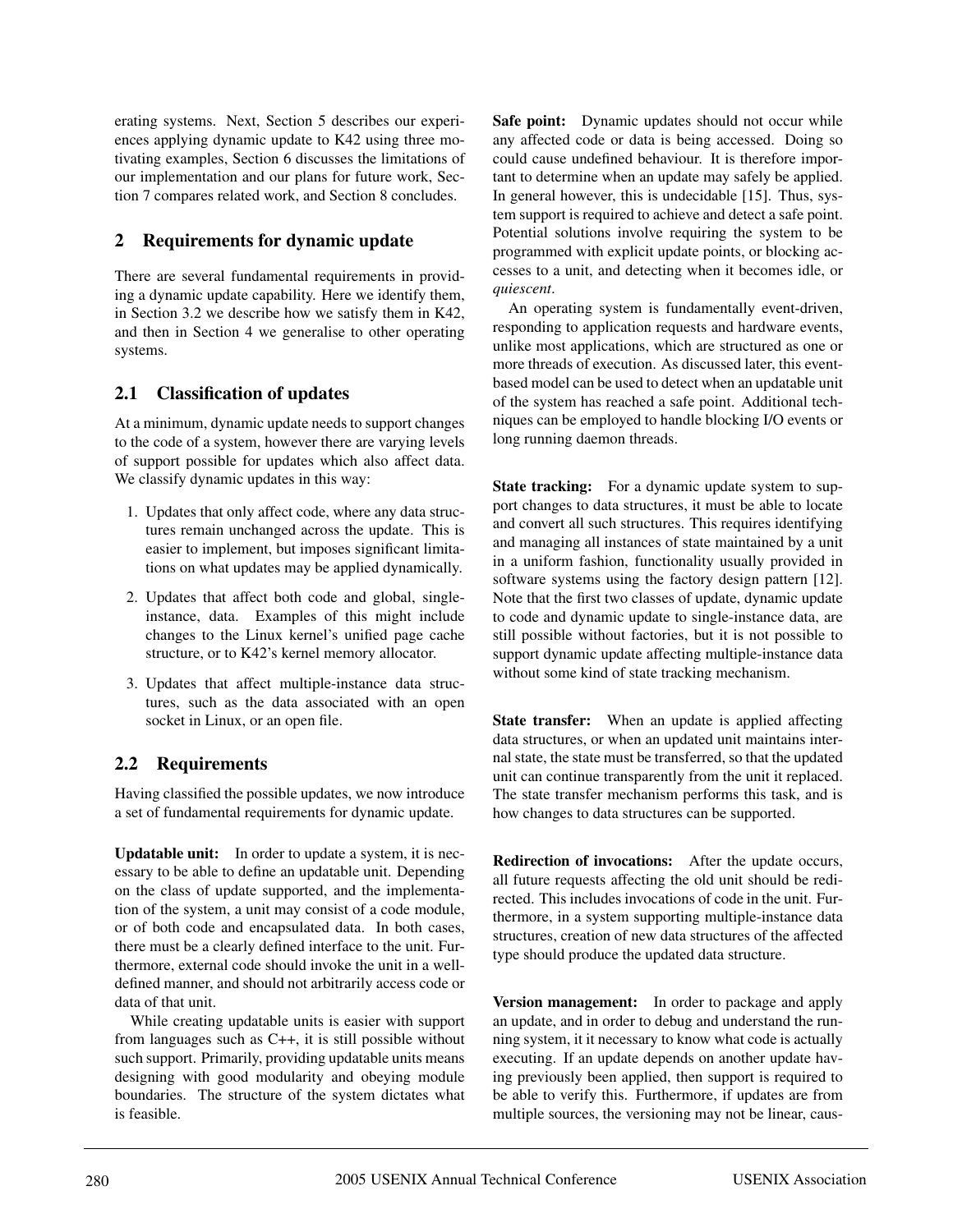ing the interdependencies between updates to become complex and difficult to track.

The level of support required for version management is affected by the complexity of update interdependencies, but at a minimum it should be possible to track a version number for each update present in the system, and for these version numbers to be checked before an update is applied.

# **3 Dynamic update in K42**

We now describe our implementation of dynamic update in K42. As noted previously, some of the techniques used in the implementation are specific to K42, but other operating systems are becoming more amenable to dynamic update, as discussed in the next section.

## **3.1 K42**

The K42 project is developing a new scalable opensource research operating system incorporating innovative mechanisms and policies, and modern programming technologies. It runs on 64-bit cache-coherent PowerPC systems, and supports the Linux API and ABI. It uses a modular object-oriented design to achieve multiprocessor scalability, enhance customisability, and enable rapid prototyping of experimental features (such as dynamic update).

Object-oriented technology has been used throughout the system. Each resource (for example, virtual memory region, network connection, open file, or process) is managed by a different set of object instances [5]. Each object encapsulates the meta-data necessary to manage the resource as well as the locks necessary to manipulate the meta-data, thus avoiding global locks, data structures, and policies. The object-oriented nature enables adaptability, because different resources can be managed by different implementations. For example, each running process in the system is represented by an in-kernel instance of the *Process* object (analogous to the process control block structure present in other operating systems). Presently two implementations of the *Process* interface exist, *ProcessReplicated*, the default, and *ProcessShared*, which is optimised for the case when a process exists on only a single CPU [2]. The K42 kernel defaults to creating replicated processes, but allows for a combination of replicated and shared processes.

K42 uses clustered objects [4], a mechanism that enables a given object to control its own distribution across processors. Using the object translation table facility provided by clustered objects, hot-swapping [4, 28] was implemented in K42. Hot-swapping allows an object instance to be transparently switched to another implementation while the system is running, and forms the basis of our dynamic update implementation.

## **3.2 Support for dynamic update**

#### **Requirements**

In Section 2.2, we identified several requirements for dynamic update of an operating system. In K42, these requirements are addressed by our implementation of the dynamic update mechanism, as follows:

**Updatable unit:** A good choice for the dynamically updatable unit in K42 is the same as for hot-swapping, namely the object instance. K42 is structured as a set of objects, and the coding style used enforces encapsulation of data within objects. Each object's interface is declared in a virtual base class, allowing clients of an object to use any implementation, and for the implementation to be changed transparently by hot-swapping.

**Safe point:** K42 detects quiescent states using a mechanism similar to read copy update (RCU) in Linux [22, 23]. This technique makes use of the fact that each system request is serviced by a new kernel thread, and that all kernel threads are short-lived and non-blocking.

Each thread in K42 belongs to a certain epoch, or *generation*, which was the active generation when it was created. A count is maintained of the number of live threads in each generation, and by advancing the generation and waiting for the previous generations' counters to reach zero, it is possible to determine when all threads that existed on a processor at a specific instance in time have terminated [13].

The implementation blocks new invocations of an object being updated, and then uses the generation-count mechanism to detect quiescence [28].

**State tracking:** state-tracking is provided by factory objects, which are described in detail in Section 3.3.

**State transfer:** Once the object being swapped is quiescent, the update framework invokes a state transfer mechanism which transfers state from the old object to the new object, using a *transfer negotiation protocol* to allow the negotiation of a common intermediate format that both objects support [28]. Object developers must implement data conversion functions to and from common intermediate formats.

This generalised technique was developed to support hot-swaps between arbitrary implementations of an object. In the case of dynamic update, usually the replacement object is merely a slightly modified version of the original object, with similar state information, so the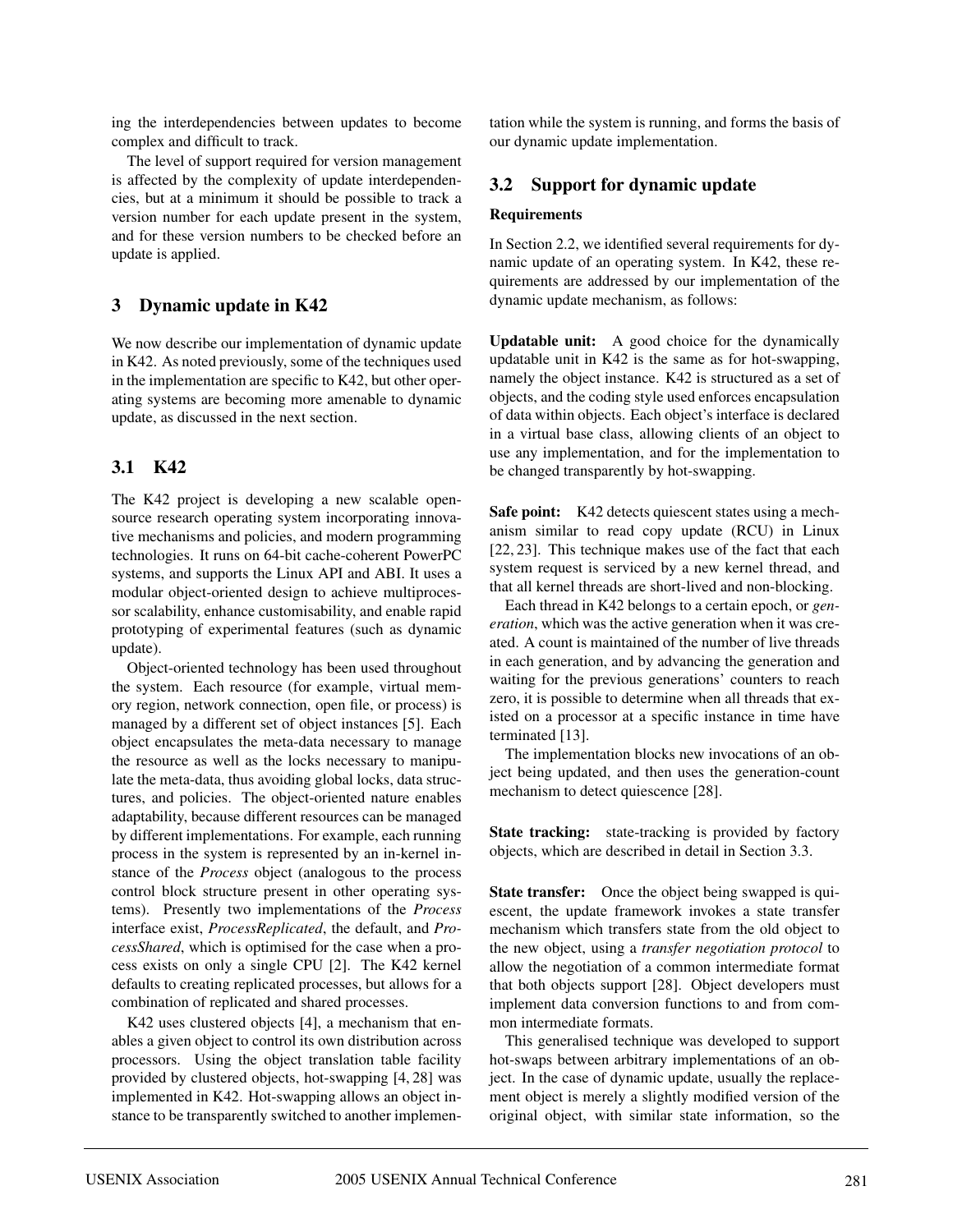conversion functions perform either a direct copy, or a copy with slight modifications.

In cases where a lot of state is maintained, or when many object instances must be updated, a copy is an unnecessary expense, because the updated object is deleted immediately afterwards. For example, the process object maintains a series of structures which describe the process' address space layout. To avoid the cost of deepcopying and then discarding these structures, the data transfer functions involved simply copy the pointer to the structure and set a flag in the old object. When the object is destroyed it checks this flag and, if it is set, does not attempt destruction of the transferred data structures. Effectively ownership of the structure is transferred to the new object instance. This only works in cases where the new object uses the same internal data format as the old object. This is true in many dynamic update situations. In cases where this is not true, the negotiation protocol ensures that a different transfer function is used.

**Redirection of invocations:** K42 uses a per-addressspace *object translation table*. Each object has an entry in the table, and all object invocations are made through this reference. In the process of performing a dynamic update, the translation table entries for an object are updated to point to the new instance, which causes future calls from clients to transparently invoke the new code. The object translation table was originally introduced into K42 to support the clustered object multiprocessor scalability mechanism [13], and we have been able to utilise it to implement hot-swapping and thus dynamic update.

When an object that has multiple instances is updated, we must also redirect creations of that type. This redirection is provided by the factory mechanism, described in Section 3.3.

**Version management:** We have implemented a simple versioning scheme for dynamic updates in K42. Each factory object carries a version number, and before an update proceeds these version numbers are checked. Further details follow in Section 3.3.

## **Hot-swapping**

Because hot-swapping forms the basis of dynamic update, we outline its implementation here. Further details are available in previous papers [4, 28].

As we have mentioned, the object translation table adds an extra level of indirection on all object invocations. This indirection enables an interposition mechanism whereby an object's entry in the object translation table is modified, causing all accesses to that object to transparently invoke a different interposer object. The

interposer can then choose to pass the call along to the original object. This mechanism is used by the hot swapping and dynamic update implementations.

Hot-swapping operates by interposing a mediator object in front of the object to be hot-swapped. The mediator passes through several phases, first tracking incoming calls until it knows (through the generation-count mechanism) that all calls are being tracked, then suspending further calls until the existing tracked calls complete. At this point the object is quiescent. The mediator then performs state transfer format negotiation, followed by the state transfer between the old and the new object instances. Finally, it updates the object translation table reference to the new object, and forwards the blocked calls.

# **3.3 Dynamic update implementation**

## **Module loader**

To perform updates, the code for the updated object must be present. The normal process for adding an object to K42 was to recompile the kernel, incorporating the new object, and then reboot the system. This is insufficient for dynamic update, so we have developed a *kernel module loader* that is able to load the necessary code for an updated object into a running kernel or system server.

A K42 kernel module is a relocatable ELF file with unresolved references to standard kernel symbols and library routines (such as *err printf*, the console output routine). Our module loader consists of a special object in the kernel that allocates pinned memory in the kernel's text area, and a trusted user-space program that has access to the kernel's symbol table. This program uses that symbol table to resolve the undefined symbols in the module, and load it into the special region of memory provided by the kernel object. It then instructs the kernel to execute the module's initialisation code.

Our module loader operates similarly to that used in Linux [8], but is simpler. Linux must maintain a dynamic symbol table and support interdependencies between modules, we avoid this because all objects are invoked indirectly through the object translation tables. A module can (and to be useful should) contain code that is called by the existing kernel without requiring its symbols to be visible. Its initialisation code simply instantiates replacement objects and performs hot-swap operations to invoke the code in those object instances. Our module loader performs the relocations and symbol table management at user-level, leaving only the space allocator object in the kernel.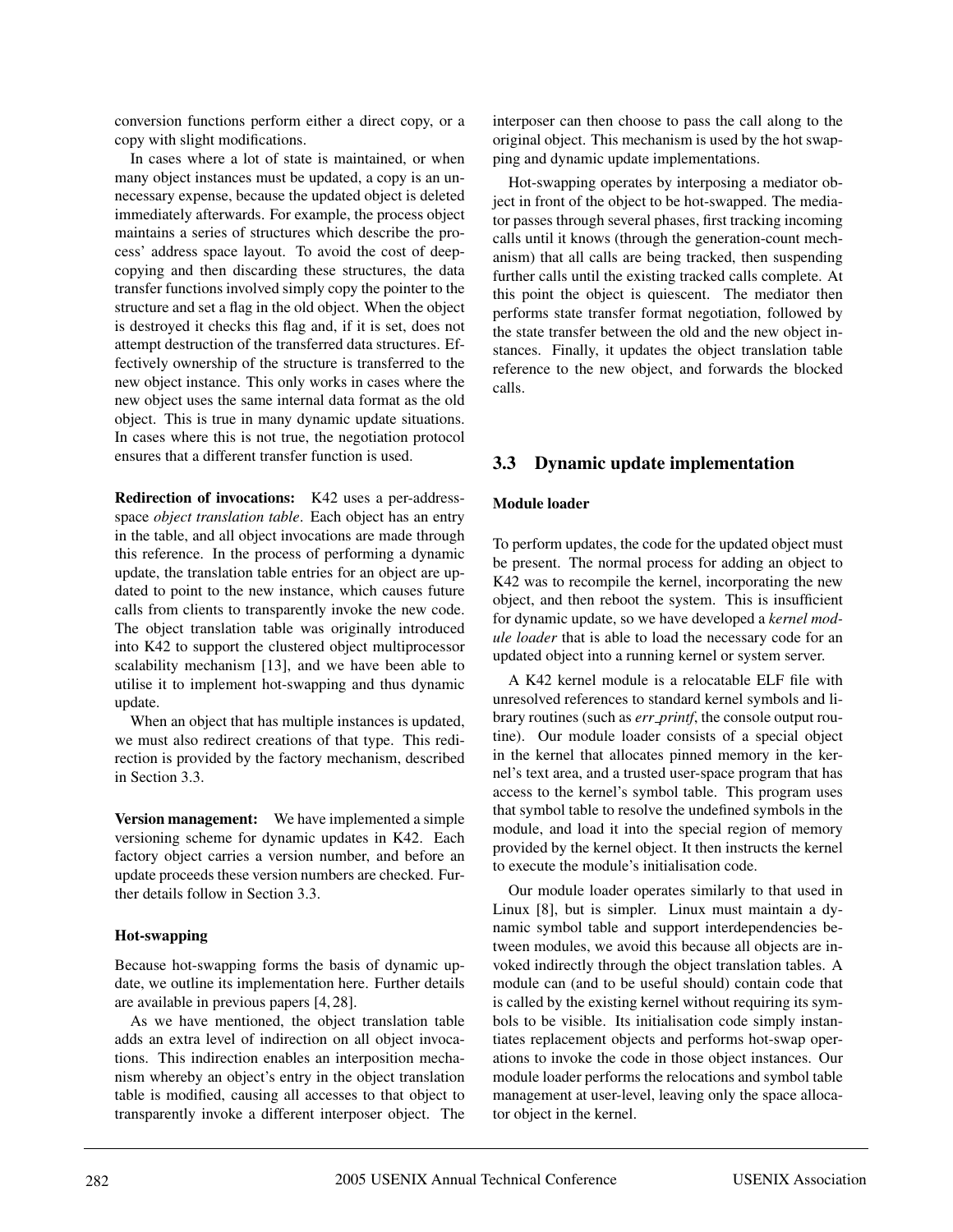#### **Factory mechanism**

Hot-swapping allows us to update the code and data of a single specific object instance. However, K42 is structured such that each instance of a resource is managed by a different instance of an object. To dynamically update a kernel object, the infrastructure must be able to both locate and hot-swap all instances of that object, and cause any new instantiations to use the updated object code. Note that, as we have mentioned, this problem is not unique to K42; to support dynamic updates affecting data structures requires a mechanism to track all instances of those data structures and update them.

Previously in K42, object instances were tracked in a class-specific manner, and objects were usually created through calls to statically-bound methods. For example, to create an instance of the *ProcessReplicated* object (the implementation used by default for *Process* objects), the call used was:

```
ProcessReplicated::Create(
 ProcessRef &out, HATRef h, PMRef pm,
 ProcessRef creator, const char *name);
```
This leads to problems for dynamic update, because the *Create* call is bound at compile-time, and cannot easily be redirected to an updated implementation of the *ProcessReplicated* object, and also because we rely on the caller of this method to track the newly created instance.

To track object instances and control object instantiations, we used the factory design pattern [12]. In this design pattern, the factory method is an abstraction for creating object instances. In K42, factories also track instances that they have created, and are themselves objects. Each factory object provides an interface for creating and destroying objects of one particular class, and maintains the set of objects that it has created.

The majority of the factory implementation is factored out using inheritance and preprocessor macros, so that adding factory support to a class is relatively simple. Using our previous example, after adding the factory, the creation call changed to:

#### DREF\_FACTORY\_DEFAULT(ProcessReplicated)  $\text{-}$ >create $\ldots$ ;

where  $( \ldots )$  represents the arguments as before. The macro above hides some implementation details, whereby the default factory for a class is referenced using a static member; it expands to the following:

(\*ProcessReplicated::Factory::factoryRef)  $\text{--}$   $\text{--}$   $\text{--}$ 

Using a factory reference allows us to hot-swap the factory itself, which is used in our implementation of dynamic update.

To provide rudimentary support for configuration management, factories carry a version number identifying the specific implementation of the factory and its type. The factories in the base system all carry version zero, and updated factories have unique non-zero version numbers. We assume a strictly linear model of update, when an update occurs the current version number of the factory is compared to the version number of the update, and if the update is not the immediately succeeding version number, the update is aborted. To support reverting updates in this scheme, we could reapply the previous version with an increased version number.

Performance and scalability influenced our implementation of the factories. For example, object instances are tracked for dynamic update in a distributed fashion using per-CPU instance lists. Moreover, we found that adding factories to K42 was a natural extension of the object model, and led to other advantages besides dynamic update. As an example, in order to choose between *ProcessReplicated* and *ProcessShared*, K42 had been using a configuration flag that was consulted by the code that creates process objects to determine which implementation to use. Using the factory model, we could remove this flag and allow the scheme to support an arbitrary number of implementations, by changing the default process factory reference to the appropriate factory object.

#### **Steps in a dynamic update**

We use factories to implement dynamic update in K42. To perform a dynamic update of a class, the code for the update is compiled along with some initialisation code into a loadable module. When the module is loaded, its initialisation code is executed. This code performs the following steps (illustrated in Figure 1):

- 1. A factory for the updated class is instantiated. At this point the version number of the updated factory is checked against the version number of the existing factory, if it is incorrect the update is aborted.
- 2. The old factory object is located using its statically bound reference, and hot-swapped to the new factory object; during this process the new factory receives the set of instances that was being maintained by the old factory.
- 3. Once the factory hot-swap has completed, all new object instantiations are being handled by the new updated factory, and therefore go to the updated class. However, any old instances of the object have not yet been updated.
- 4. To update the old instances, the new factory traverses the set of instances it received from the old factory. For each old instance it creates an instance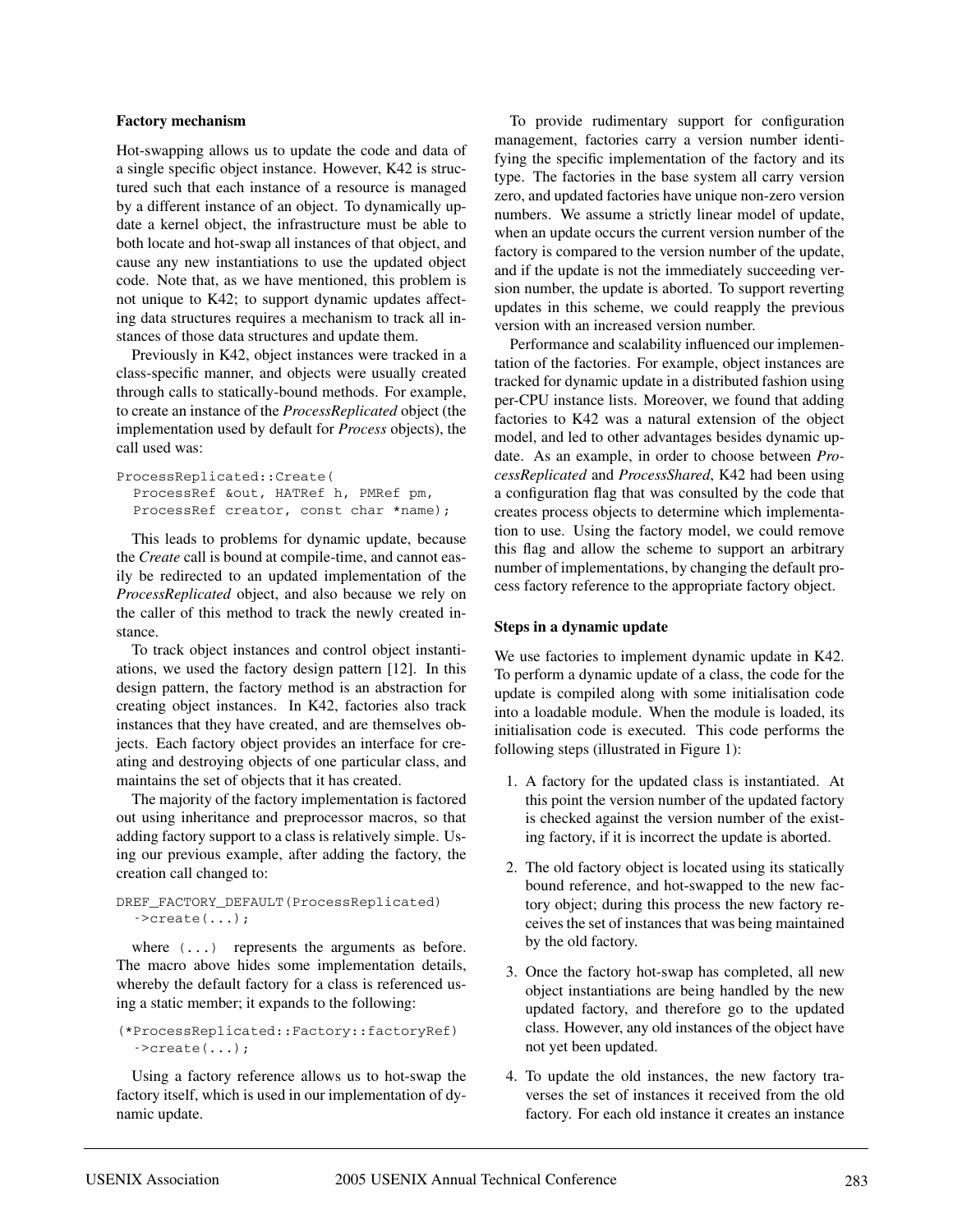

Figure 1: Phases in the dynamic update of a multiple-instance object using a factory: (a) prior to update the old factory is maintaining instances of a class; (b) instantiate a new factory for the updated class; (c) hot-swap the old factory with its new replacement (transferring the list of managed instances); (d) after the hot-swap completes, new instantiations are handled by the updated factory code (thus creating objects of the new type); (e) update old instances by traversing the list and hot-swapping each instance to an updated replacement (occurs in parallel on each CPU); (f) the update is complete.

of the updated object, and initiates a hot-swap between the old and the new instances.

This step proceeds in parallel across all CPUs where the old factory was in use, and while the rest of the system is functioning. Because each object instance is hot-swapped individually, and because K42 encapsulates all data behind object instances, there is no requirement to block all accesses to all objects of the affected type while an update is in progress.

5. Finally, the update is complete and the old factory is destroyed.

In some special cases, for example when an update adds new objects to the system that do not replace any existing objects, or when an update affects an object with only a single instance, the full dynamic update implementation is not required. In these cases the initialisation code in the module is simpler.

#### Dynamic update in other systems 4

In this section we discuss the way in which a dynamic update mechanism might be provided in operating systems other than K42, focusing on Linux. Previously we identified several key requirements, these might be provided as follows:

Updatable unit: Modularity is already widely used in constructing operating systems, the virtual file system (VFS) layer [20] being one well-known example. Furthermore, modern operating systems are being constructed in an increasingly modular fashion to allow for better multiprocessor performance, and improved customisability. This trend toward modularity provides the necessary interfaces for creating updatable units. Even monolithic systems such as Linux now have support for loadable kernel modules for device drivers, file systems, networking functionality, etc. This support could be leveraged to provide dynamic update capabilities in the same areas where kernel modules can be used.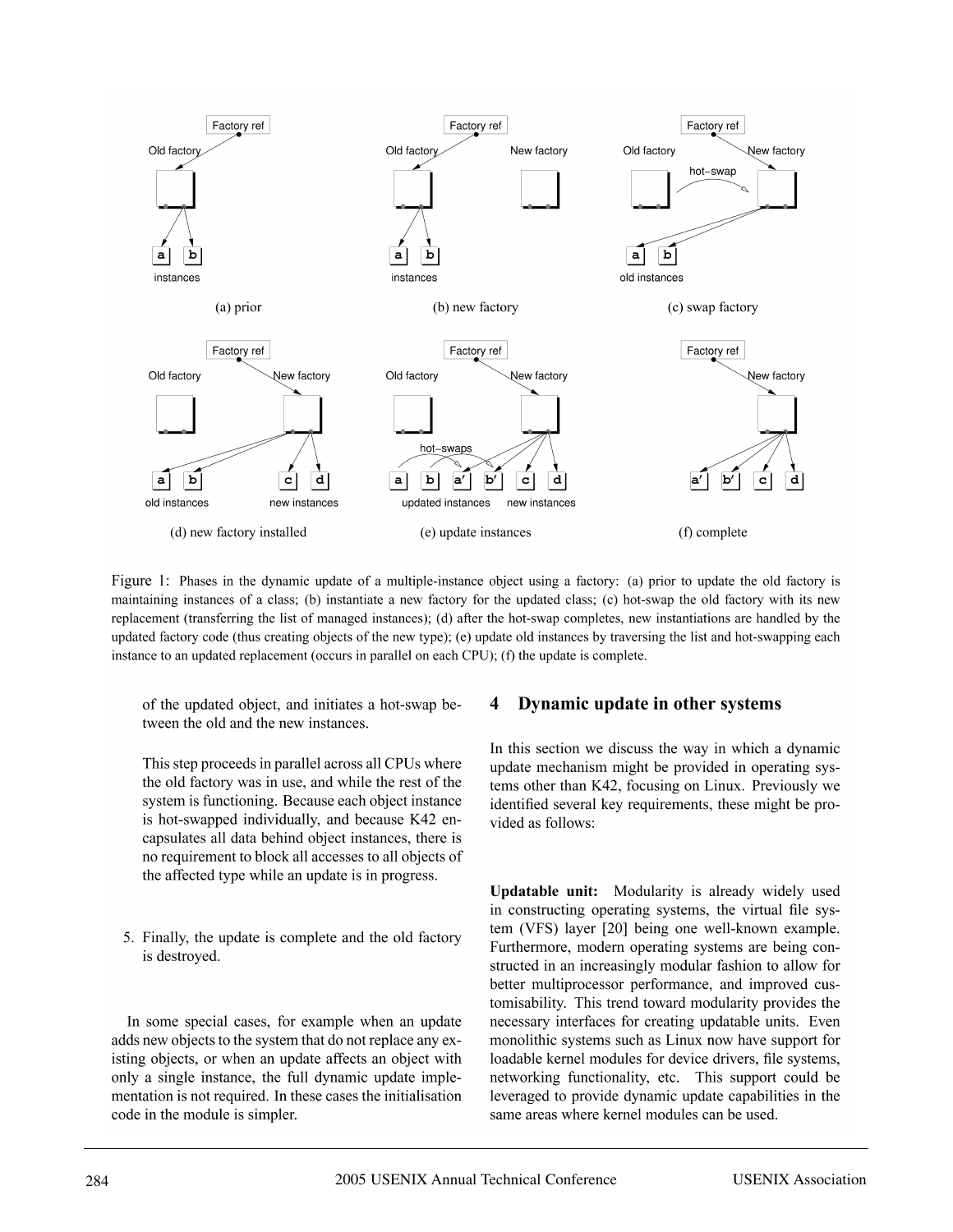**Safe point:** Linux has recently incorporated the quiescence detection mechanism known as RCU [22], which is similar to the generation count mechanism used in K42. We expect that other operating systems would also be able to add RCU-style quiescence detection, which offers other benefits, such as improved scalability.

**State tracking:** A state tracking mechanism, such as a factory, is needed when dynamic update supports changes to the format of multiple-instance data, to locate all instances of that data. The factory design pattern is a generally well-understood software construction technique, and we would expect that factories could be added to an existing system. For example, in the Linux kernel, modules already maintain reference count and dependency information to prevent them from being unloaded while in use [25]. If the addition of factories was required, the modules could also be made responsible for tracking instances of their own state.

**State transfer:** The implementation of state transfer is something fairly unique to hot-swapping and dynamic update. In a system with clearly defined updatable units, it should be straightforward to implement the equivalent of K42's transfer negotiation protocol and state transfer functions.

**Redirection of invocations:** Few systems include a uniform indirection layer equivalent to K42's object translation table. Many systems such as Linux do use indirection to implement device driver abstractions or the VFS layer, and these pointers could be used to implement dynamic update. However, the lack of a uniform indirection mechanism would limit the applicability of dynamic update to those specific areas of the system.

For dynamic update to multiple-instance data structures to be supported, it is desirable that each instance be individually updatable. For example, the VFS layer's use of one set of function pointers per node, rather than one set for the entire file system, allows the file system's data structures to be converted incrementally. The alternative would be to block all access to all file system nodes while they are updated, effectively halting the whole system.

**Version management:** Versioning is an open problem for dynamic update. If our simple model of factory version numbers proves sufficient, it can be implemented in other systems.

Beyond these requirements, the dynamic update implementation also relies on a module loader to make the code for the update available in the running system. Loadable modules are already widely used, most operating systems include a kernel module loader or equivalent functionality, so this is not a significant constraint.

# **5 Experiments**

# **5.1 Performance measurements**

We have performed a number of measurements to evaluate the performance penalty imposed by our dynamic update mechanism. All the experiments were conducted on an IBM pSeries 630 Model 6E4 system, with four 1.2GHz POWER4+ processors and 8GB of main memory.

## **Overhead of factory mechanism**

We ran microbenchmarks to directly measure the code of adding the factory mechanism. Using a factory for an object implies extra cost when creating the object, because the creation must be recorded in the factory's data structures.

We measured the cost of creating three different objects using a factory and using a statically bound method, this includes allocating storage space for the object, instantiating it, and invoking any initialisation methods. Each test was repeated 10,000 times, and the total time measured using the processor's cycle counter. Our results are summarised in Table 1.

The first object, a dummy object, was created specifically for this test, and encapsulates a single integer value. This result represents the worst-case for adding a factory, with an overhead of 12% over the base creation cost of  $2.22\mu$ s. The next object is an FCM (file cache manager), an instance of which is maintained by K42 for every open file in the system. Creating an FCM object is 5.6% slower with a factory, but this number overstates the true impact, because in practice FCM creation is usually followed by a page fault, which must be satisfied either by zero-filling a page, or by loading it from disk. Finally, we measured the cost of creating a process object, a relatively expensive operation because it involves initialising many other data structures, and found that in such a case, the additional cost imposed by the factory was very small, even before considering the additional costs involved in process creation such as context switches and initial page faults.

To get a more complete picture of the overhead imposed by the presence of factories, we used the SPEC software development environment throughput (SDET) benchmark [11]. This benchmark executes one or more scripts of user commands designed to simulate a typical software-development environment (for example, editing, compiling, and various UNIX utilities). The scripts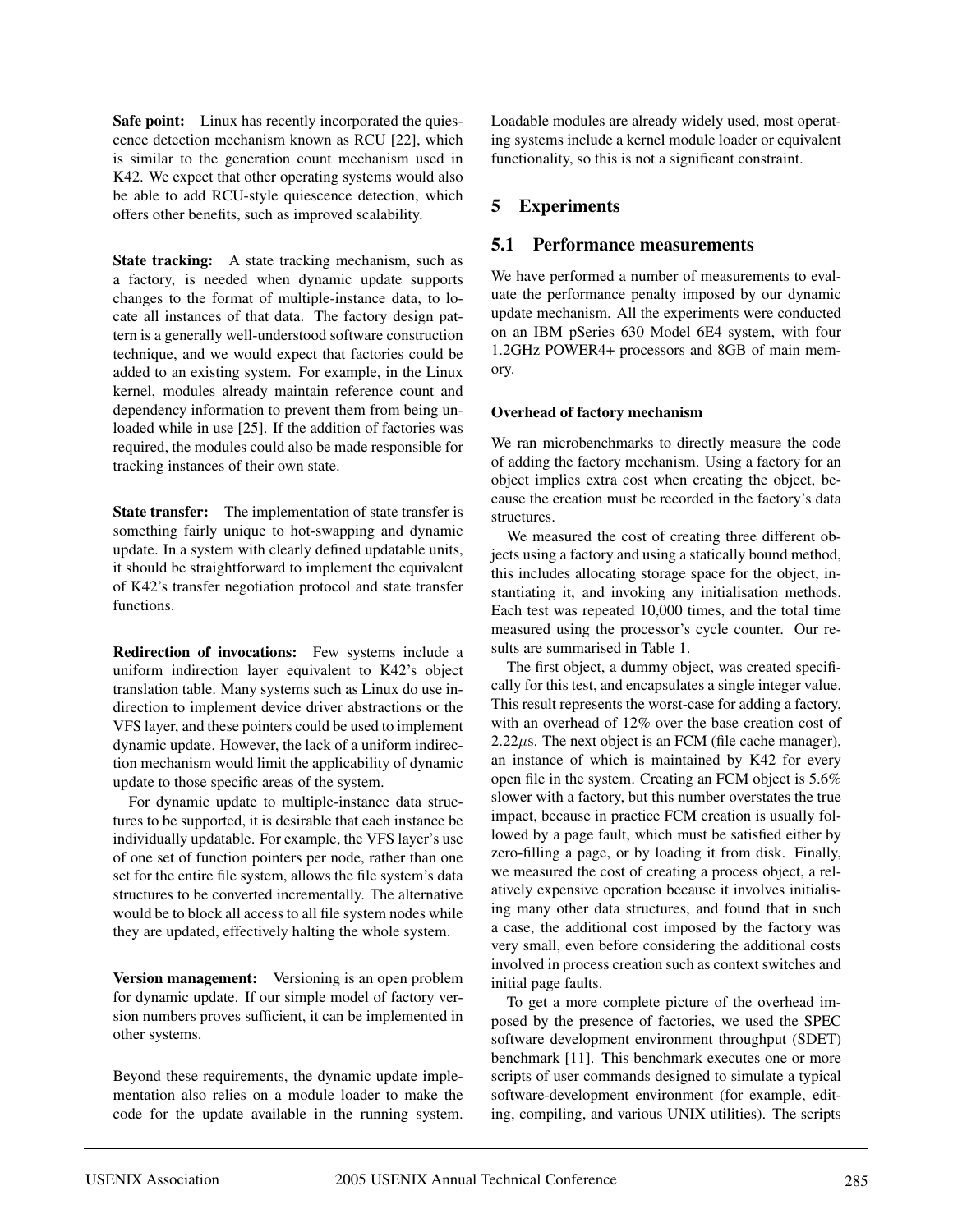| object  | static create | <i>factory create</i> | overhead |
|---------|---------------|-----------------------|----------|
| dummy   | $2.22\mu s$   | $2.49 \mu s$          | 12%      |
| file    | $4.37 \mu s$  | $4.61\mu s$           | 5.6%     |
| process | $61.1 \mu s$  | $61.5\mu s$           | 0.73%    |

Table 1: Cost of creating various kernel objects with and without a factory.

are generated from a predetermined mix of commands, and are all executed concurrently. It makes extensive use of the file system, process, and memory management subsystems.

We ran SDET benchmarks with four configurations of the system:

- 1. the base system with no factories in use,
- 2. a factory on FCM objects,
- 3. a factory on process objects,
- 4. factories on both FCM and process objects.

We found that in these cases the use of factories imposes no noticeable performance degradation on system throughput, as measured by SDET. We have not yet extended factories to other objects in the system, however we expect the performance impact to also be minor, since FCMs and processes constitute a significant portion of the kernel objects created.

## **Time to perform an update**

The cost of performing a dynamic update itself is more significant, in some initial experiments we measured 20ms to update one hundred live instances of the dummy object. This is because the hot-swapping implementation is not yet optimised for the case where large numbers of objects are swapped concurrently. We plan to improve this, although since a dynamic update does not block the entire system while it is applied, the overall time taken for an update is less critical.

# **5.2 Experiences applying dynamic update**

To demonstrate the effectiveness of dynamic update, we present three examples of system changes of increasing complexity that we have applied using dynamic update. These examples relate to the memory management code of the K42 kernel [3, 19].

#### **New kernel interfaces for partitioned memory region**

Benchmarking of a memory-intensive parallel application showed poor scalability during its initialisation phase. Analysis of the problem determined that a bottleneck occurred during the resizing of a shared hash table structure, and a new partitioned memory management object was developed that did not suffer from the problem. This object added a new interface to the kernel, allowing user programs to create a partitioned memory region if they specified extra parameters.

Adding a new piece of code to the kernel and making it available through a new interface is the simplest case of dynamic update, because we can avoid replacing old code or transferring state information. This update was implemented as a simple loadable module, consisting of the code for the new region object and some initialisation code to load it and make it available to user programs. This module could be shipped with programs requiring it, or could be loaded into the kernel on demand when a program requires the new interface, either way avoiding a reboot.

This scenario demonstrates the use of a module loader combined with an extensible kernel interface to add new functionality to a running kernel. There is nothing inherently new here, existing systems also allow modules to be loaded, for example to provide new file systems or device drivers. However, K42's modularity makes it possible to replace a portion of the page-fault path for a critical application with a new set of requirements, which could not be done on an existing system such as Linux.

## **Fix for memory allocator race condition**

This scenario involves a bug fix to a kernel service, one of the key motivations for dynamic update. In the course of development, we discovered a race condition in our core kernel memory allocator that could result in a system crash when kernel memory was allocated concurrently on multiple CPUs.

Fixing this bug required adding a lock to guard the allocation of memory descriptors, a relatively simple code change. In fact, only two lines of code were added, one to declare the lock data structure, and another to acquire (and automatically release on function return) the lock. A recompile and reboot would have brought the fix into use. However, even with continual memory allocation and deallocation occurring, we were able to avoid the reboot and dynamically apply the update using our mechanism.

The replacement code was developed as a new class inheriting almost all of its implementation from the old buggy object, except for the declaration of the lock and a change to the function that acquired and released it. This caused the C++ compiler to include references to all the unchanged parts of the old class in the replacement object code, avoiding programmer errors. Simple copying implementations of the state transfer functions were also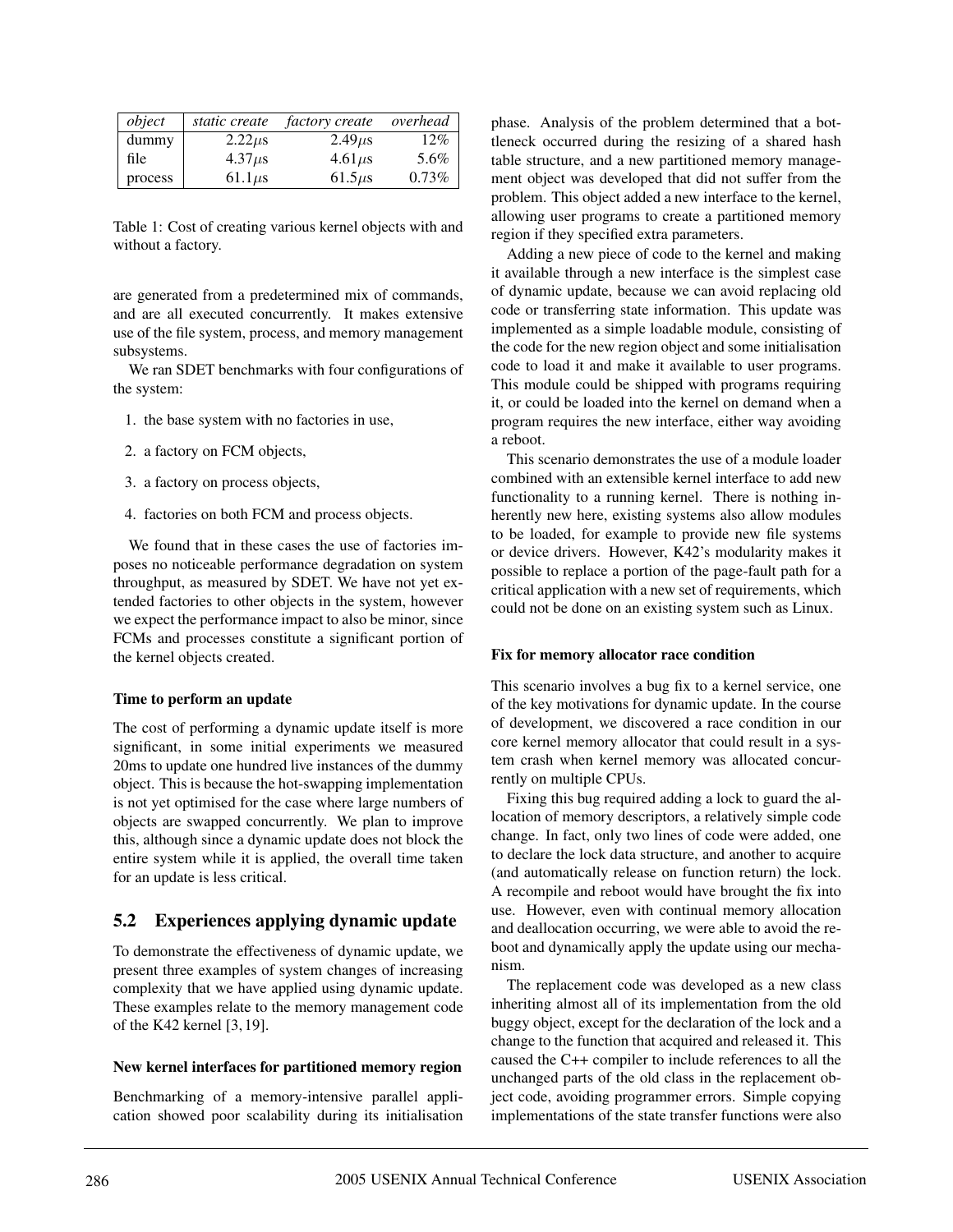provided to allow the object to be hot-swapped. The key parts of the replacement code are shown in Figure 2.

The new class was compiled into a loadable module, and combined with initialisation code that instantiated the new object and initiated a hot-swap operation to replace the old, buggy instance. Because this object was a special case object with only a single instance, it was not necessary to use the factory mechanism.

This scenario demonstrates the use of hot-swapping as part of our dynamic update mechanism, combined with a kernel module loader, to dynamically update live code in the system.

#### **File cache manager optimisation**

This scenario involves an optimisation to the implementation of file cache manager objects. An FCM is instantiated in the K42 kernel for each open file or memory object in the system.

We discovered that the *unmapPage* method did not check if the page in question was already unmapped before performing expensive synchronisation and IPC operations. These were unnecessary in some cases.

We developed a new version of the FCM object that performed the check before unmapping, and prepared it as a loadable module. Applying this update dynamically required the factory mechanism, because the running system had FCM instances present that needed to be updated, and because new instantiations of the FCM needed to use the code in the updated module.

This scenario demonstrates all the components of our dynamic update implementation, using a module loader to load the code into the system, a factory to track all instances of state information that are affected by an update, and hot-swapping to update each instance.

#### **6 Open issues**

The implementation we have accomplished thus far provides a basic framework for performing dynamic update. This is a rich area for investigation, and is becoming important for providing usable and maintainable systems. Here we discuss areas for future work.

**Changing object interfaces:** Due to a limitation of the current hot-swapping implementation, and because there is no support for coordinated swapping of multiple interdependant objects, we cannot dynamically apply updates that change object interfaces. We could enable this by extending the hot-swapping mechanism to support simultaneous swaps of multiple objects, namely the object whose interface is to be changed and all objects possibly using that interface.

This is our next step in expanding the effectiveness of dynamic update. When considering various changes to K42 to use as example scenarios for this work, many had to be rejected because they involved interface changes. While such changes might be less common in a production system, rather than a rapidly evolving experimental system such as K42, the restriction on changing object interfaces is currently the most serious limitation of this work.

**Updates to low-level exception code:** Another open issue is what code can be dynamically upgraded. Currently our mechanism requires the extra level of indirection provided by the object translation table for tracking and redirection. Low-level exception handling code in the kernel is not accessed via this table, and as such can not currently be hot-swapped or dynamically updated. It may be possible to apply some dynamic updates through the indirection available in the exception vectors, or through careful application of binary rewriting (for example, changing the target of a branch instruction), but it is difficult to envision a general-purpose update mechanism for this code. There is an open issue for both K42 and other operating systems should we desire the ability to update such low-level code.

**Updates affecting multiple address spaces:** Our update system does not yet support updates to code outside the kernel, such as system libraries or middleware. At present, it is possible to perform an update in an application's address space, but there is no central service to apply an update to all processes which require it. We intend to develop operating system support for dynamically updating libraries in a coordinated fashion. As part of this work we may need to extend the factory concept to multiple address spaces. We also need to consider the possible implications of changing cross-address-space interfaces, such as IPC interactions or the system call layer.

**Timeliness of security updates:** For some updates, such as security fixes, it is important to know when an update has completed, and to be able to guarantee that an update will complete within a certain time frame. It may be possible to relax the timeliness requirement by applying updates lazily, marking objects to be updated and only updating them when they are actually invoked, as long as we can guarantee that the old code will not execute once an object has been marked for update.

**State transfer functions:** State transfer between the old and new versions of an object is performed by the hot-swap mechanism using state transfer methods: the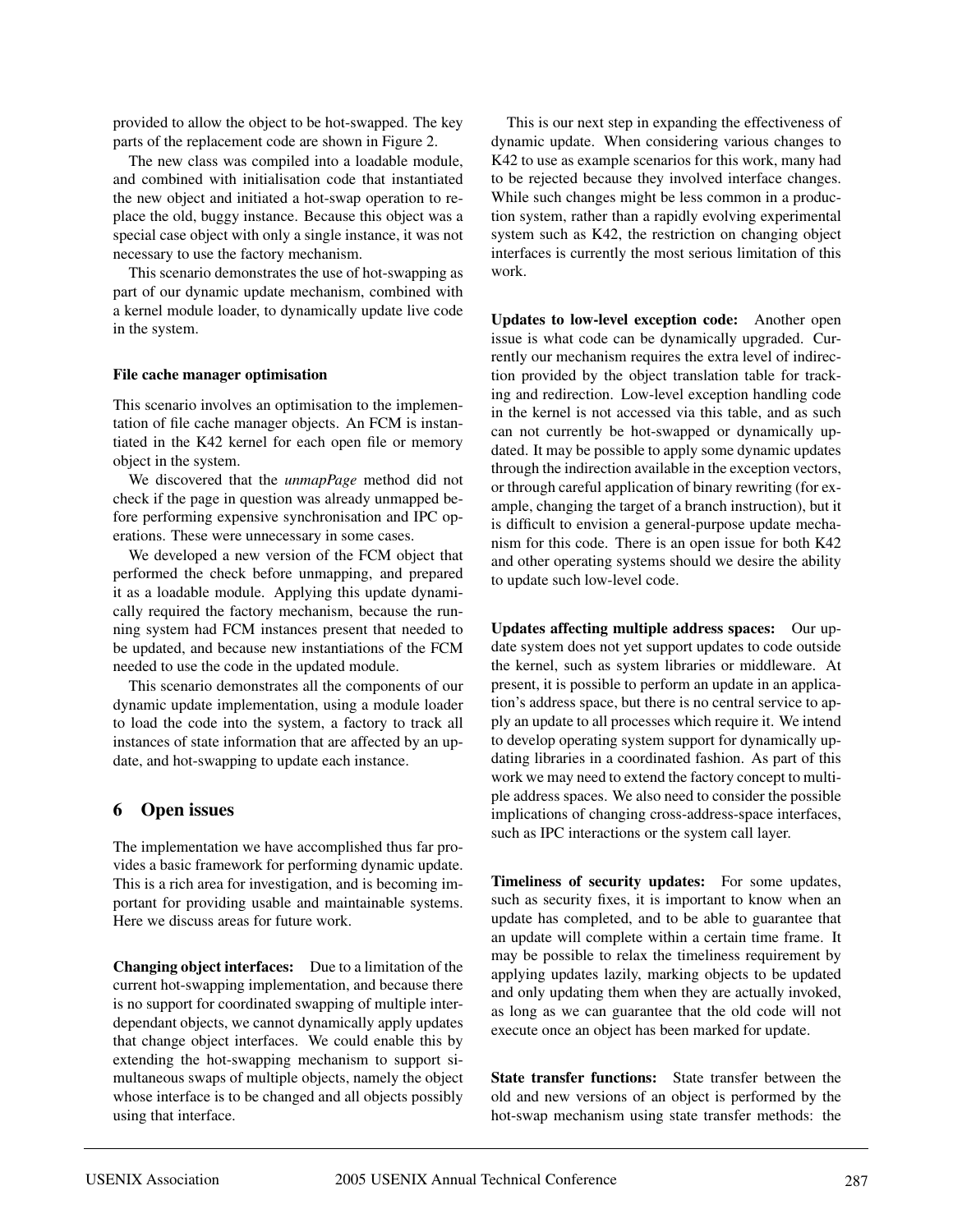```
class PageAllocatorKernPinned_Update : public PageAllocatorKernPinned {
public:
   BLock nextMemDescLock;
   void pinnedInit(VPNum numaNode) {
        nextMemDescLock.init();
        PageAllocatorKernPinned::pinnedInit(numaNode);
    }
   virtual void* getNextForMDH(uval size) {
        AutoLock<BLock> al(&nextMemDescLock); // locks now, unlocks on return
        return PageAllocatorKernPinned::getNextForMDH(size);
    }
   DEFINE_GLOBALPADDED_NEW(PageAllocatorKernPinned_Update); // K42-ism
};
```
Figure 2: Update source code for second example scenario (memory allocator race condition).

old object provides a method to export its state in a standard format, which can be read by the new object's import method. This works well enough, but it requires the tedious implementation of the transfer code, even though most updates only make minor changes, if any, to the instance data (for example, adding a new data member). It may be possible to partially automate the creation of state transfer methods in such cases, as has been done in other dynamic update systems [17, 21].

An alternative approach to this problem is used by Nooks to support recoverable device drivers in Linux [31]. In this system, shadow drivers monitor all calls made into and out of a device driver, and reconstruct a driver's state after a crash using the driver's public API. Only one shadow driver must be implemented for each device class (such as network, block, or sound devices), rather than for each driver. A similar system could be used for dynamic update, instead of relying on objects to provide conversion functions, a shadow object could monitor calls into each updatable kernel object, reconstructing the object's state after it is updated. This approach suffers from several drawbacks. First, there is a continual runtime performance cost imposed by the use of shadows, unlike conversion functions which are only invoked at update time. Secondly, the use of shadow drivers is feasible because there is a small number of device interfaces relative to the number of device drivers, but this is generally not the case for arbitrary kernel objects, which implement many different interfaces.

**Failure recovery:** We do not currently handle all the possible failures that could occur during an update. While we cannot detect arbitrary bugs in update code, it is possible for an update to fail in a recoverable manner. For example, if the state transfer functions return an error code, the update should be aborted. Furthermore, resource constraints may prevent an update from being applied, because during an update both old and new versions of the affected object co-exist, consuming more memory. The system should either be able to check that an update can complete before attempting to apply it, or support transactions [27] to roll back a failed update.

**Update preparation from source code:** We need a mechanism to automate the preparation of updates from source code modifications. This could possibly be driven by make, using a rebuild of the system and a comparison of changed object files to determine what must be updated. However, it would be extremely difficult to build a completely generic update preparation tool, because changes to the source code of an operating system can have far-reaching and unpredictable consequences.

**Configuration management:** Our simple update versioning scheme assumes a linear update model, each update to a given class depends on all previous updates having been applied before it. Most dynamic update systems that have automated the update preparation and application process, have also assumed a linear model of update [17, 21]. This is most likely inadequate for real use, where updates may be issued by multiple sources, and may have complex interdependencies.

More complex versioning schemes exist, such as in the .NET framework, where each assembly carries a fourpart version number, and multiple versions may coexist [24]. We will need to reconsider versioning issues once we start automating the update preparation process, and more developers start using dynamic updates.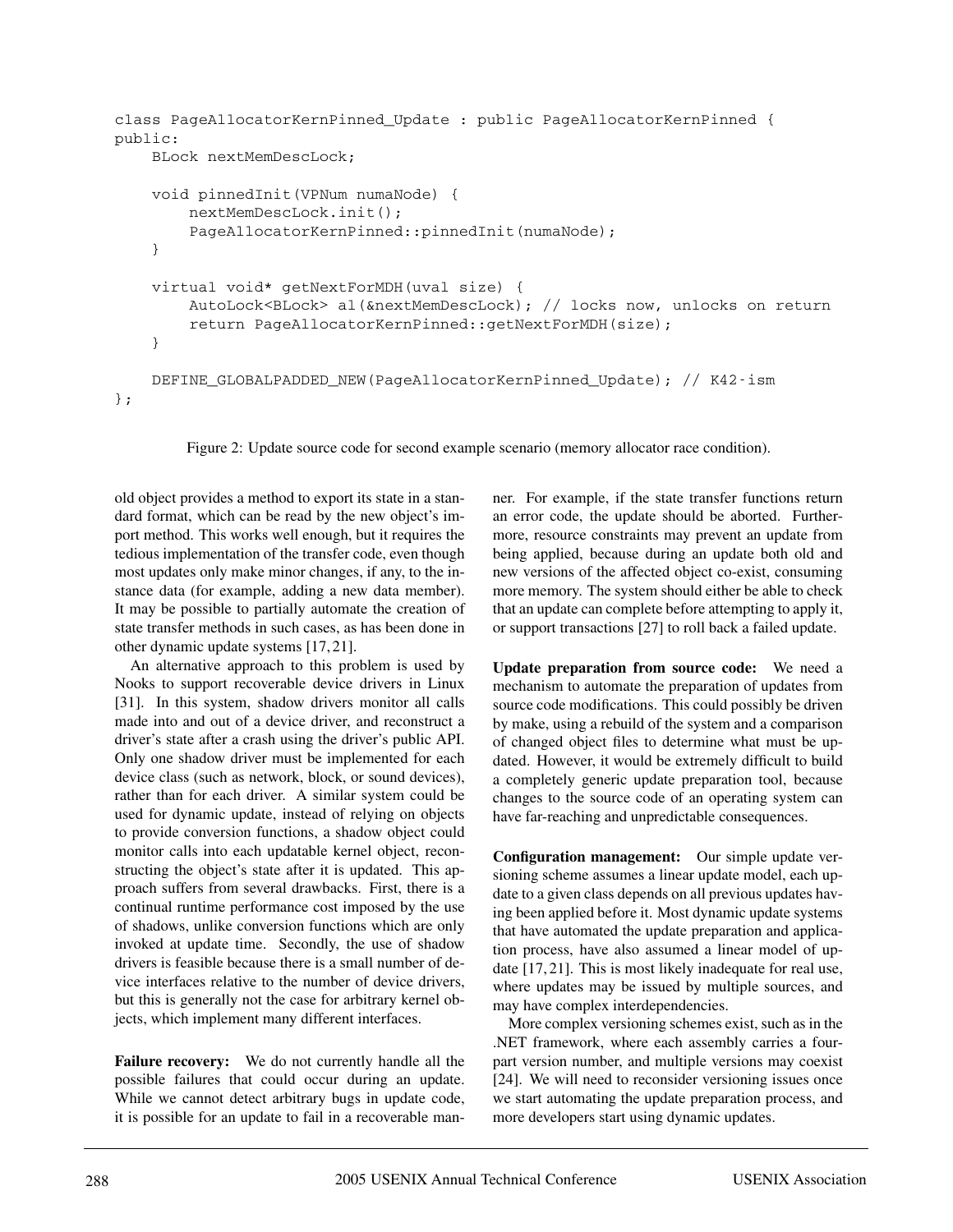# **7 Related work**

Previous work with K42 developed the hot-swapping feature [28], including the quiescence detection, state transfer, and object translation table mechanisms. Our work extends hot-swapping by adding the state tracking, module loader, and version management mechanisms, and combining them to implement dynamic update.

To our knowledge, no other work has focused on dynamic update in the context of an operating system. Many systems for dynamic updating have been designed, and a comprehensive overview of the field is given by Segal and Frieder [26]. These existing systems are generally either domain-specific [9, 10, 16], or rely on specialised programming languages [1,17,21], making them unsuitable for use in an operating system implemented in C or C++.

Proteus [29] is a formal model for dynamic update in C-like languages. Unlike our system for achieving quiescence on a module level, it uses pre-computed safe update points present in the code. Our system can also support explicit update points, however we have not found this necessary due to the event-driven programming used in K42.

Dynamic C++ classes [18] may be applicable to an updatable operating system. In this work, automaticallygenerated proxy classes are used to allow the update of code in a running system. However, when an update occurs it only affects new object instantiations, there is no support for updating existing object instances, which is important in situations such as security fixes. Our system also updates existing instances, using the hot-swapping mechanism to transfer their data to a new object.

Some commercial operating systems offer features similar to Solaris Live Upgrade [30], which allows changes to be made and tested without affecting the running system, but requires a reboot for changes to take effect.

Component- and microkernel-based operating systems, where services may be updated and restarted without a reboot, also offer improved availability. However, while a service is being restarted it is unavailable to clients, unlike our system where clients perceive no loss of service. Going a step further, DAS [14] supported dynamic update through special kernel primitives, although the kernel was itself not updatable.

Finally, extensible operating systems [7, 27] could potentially be modified to support dynamic update, although updates would be limited to those parts of the system with hooks for extensibility, and many of the same problems addressed here (such as state transfer) would be encountered.

# **8 Conclusion**

We have presented a dynamic update mechanism that allows patches and updates to be applied to an operating system without loss of the service provided by the code being updated. We outlined the fundamental requirements for enabling dynamic update, presented our implementation of dynamic update, and described our experiences applying several example dynamic updates to objects taken from changes made by kernel developers. Our implementation also incurs negligible performance impact on the base system.

Although dynamic update imposes a set of requirements on operating systems, as described in this paper, those requirements are already being incrementally incorporated into systems such as Linux. This includes RCU to detect quiescent points, more modular encapsulated data structures, and the indirection needed to redirect invocations. We expect that dynamic update will become increasingly important for mainstream operating systems.

# **Acknowledgements**

We wish to thank the K42 team at IBM Research for their input, in particular Marc Auslander and Michal Ostrowski, who contributed to the design of the kernel module loader, and Bryan Rosenburg, whose assistance in debugging K42 was invaluable. We also thank Raymond Fingas, Kevin Hui, and Craig Soules for their contributions to the underlying hot-swapping and interposition mechanisms, and finally our paper shepherd, Vivek Pai.

This work was partially supported by DARPA under contract NBCH30390004, and by a hardware grant from IBM. National ICT Australia is funded by the Australian Government's Department of Communications, Information Technology, and the Arts and the Australian Research Council through *Backing Australia's Ability* and the ICT Research Centre of Excellence programs.

# **Availability**

K42 is released as open source and is available from a public CVS repository; for details refer to the K42 web site: http://www.research.ibm.com/K42/.

# **References**

[1] Jakob R. Andersen, Lars Bak, Steffen Grarup, Kasper V. Lund, Toke Eskildsen, Klaus Marius Hansen, and Mads Torgersen. Design, implementation, and evaluation of the Resilient Smalltalk embedded platform. In *Proceedings of the 12th Eu-*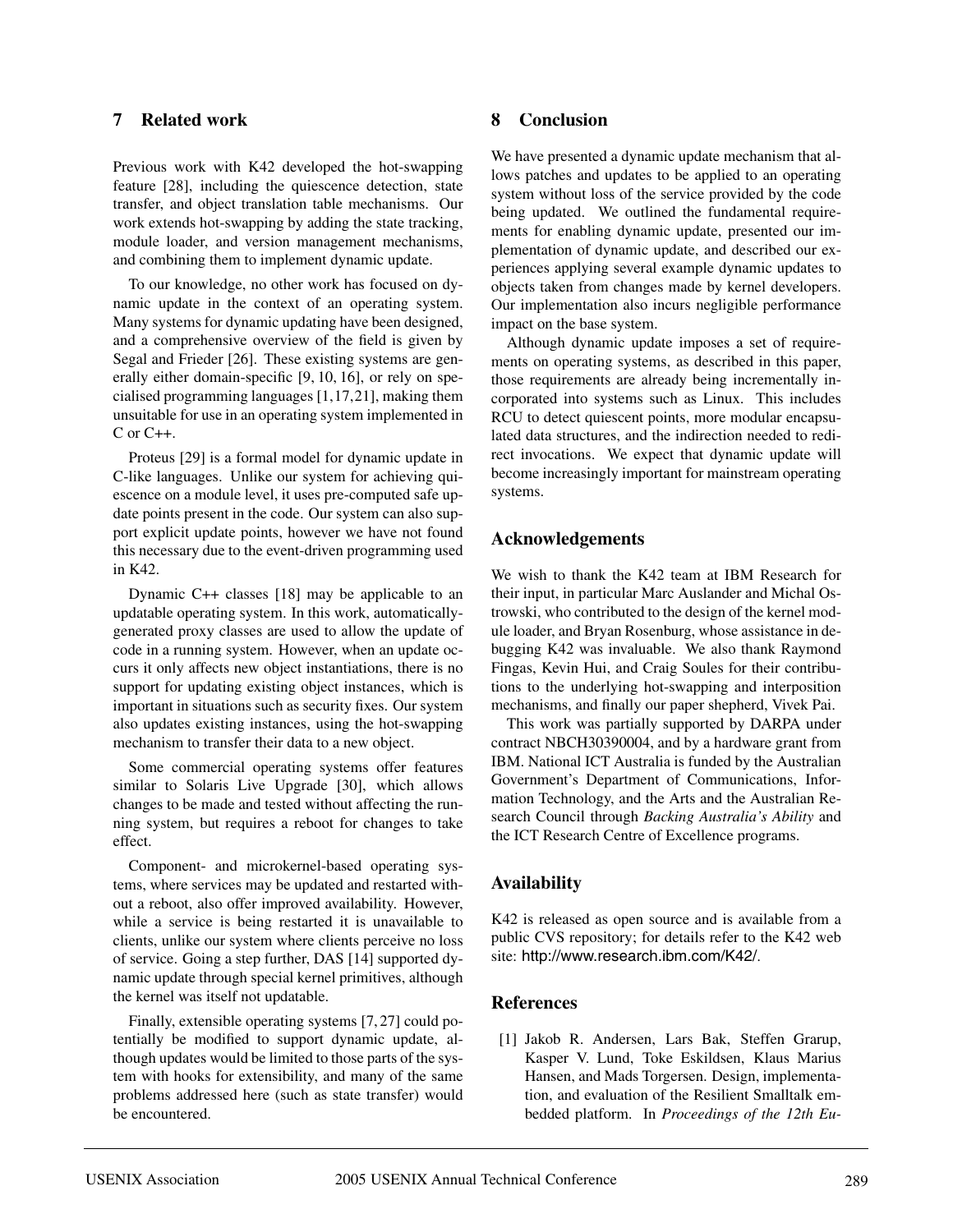*ropean Smalltalk User Group Conference*, Köthen, Germany, September 2004.

- [2] Jonathan Appavoo, Marc Auslander, Dilma Da Silva, Orran Krieger, Michal Ostrowski, Bryan Rosenburg, Robert W. Wisniewski, Jimi Xenidis, Michael Stumm, Ben Gamsa, Reza Azimi, Raymond Fingas, Adrian Tam, and David Tam. Enabling scalable performance for general purpose workloads on shared memory multiprocessors. IBM Research Report RC22863, IBM Research, July 2003.
- [3] Jonathan Appavoo, Marc Auslander, David Edelsohn, Dilma Da Silva, Orran Krieger, Michal Ostrowski, Bryan Rosenburg, Robert W. Wisniewski, and Jimi Xenidis. Providing a Linux API on the scalable K42 kernel. In *Proceedings of the 2003 USENIX Technical Conference, FREENIX Track*, pages 323–336, San Antonio, TX, USA, June 2003.
- [4] Jonathan Appavoo, Kevin Hui, Michael Stumm, Robert W. Wisniewski, Dilma Da Silva, Orran Krieger, and Craig A. N. Soules. An infrastructure for multiprocessor run-time adaptation. In *Proceedings of the ACM SIGSOFT Workshop on Self-Healing Systems*, pages 3–8, Charleston, SC, USA, November 2002.
- [5] Marc Auslander, Hubertus Franke, Ben Gamsa, Orran Krieger, and Michael Stumm. Customization lite. In *Proceedings of the 6th Workshop on Hot Topics in Operating Systems*, May 1997.
- [6] Andrew Baumann, Jonathan Appavoo, Dilma Da Silva, Orran Krieger, and Robert W. Wisniewski. Improving operating system availability with dynamic update. In *Proceedings of the 1st Workshop on Operating System and Architectural Support for the On-Demand IT Infrastructure*, Boston, MA, USA, October 2004.
- [7] Brian N. Bershad, Stefan Savage, Przemysław Pardyak, Emin Gün Sirer, Marc E. Fiuczynski, David Becker, Craig Chambers, and Susan Eggers. Extensibility, safety and performance in the SPIN operating system. In *Proceedings of the 15th ACM Symposium on OS Principles*, pages 267–284, Copper Mountain, CO, USA, December 1995.
- [8] Daniel P. Bovet and Marco Cesati. *Understanding the Linux Kernel*. O'Reilly, 2nd edition, 2002.
- [9] Chandrasekhar Boyapati, Barbara Liskov, Liuba Shrira, Chuang-Hue Moh, and Steven Richman. Lazy modular upgrades in persistent object stores.

In *Proceedings of the ACM Symposium on Object-Oriented Programming Systems, Languages, and Applications*, pages 403–417, Anaheim, CA, USA, October 2003.

- [10] R. S. Fabry. How to design a system in which modules can be changed on the fly. In *Proceedings of the 2nd ICSE*, pages 470–476, San Francisco, CA, USA, 1976.
- [11] Steven L. Gaede. Perspectives on the SPEC SDET benchmark. Available from http://www. specbench.org/osg/sdm91/sdet/, January 1999.
- [12] Erich Gamma, Richard Helm, Ralph Johnson, and John Vlissides. *Design Patterns*. Addison-Wesley, 1995.
- [13] Ben Gamsa, Orran Krieger, Jonathan Appavoo, and Michael Stumm. Tornado: Maximising locality and concurrency in a shared memory multiprocessor operating system. In *Proceedings of the 3rd USENIX Symposium on Operating Systems Design and Implementation*, pages 87–100, New Orleans, LA, USA, February 1999. USENIX.
- [14] Hannes Goullon, Rainer Isle, and Klaus-Peter Löhr. Dynamic restructuring in an experimental operating system. In *Proceedings of the 3rd ICSE*, pages 295–304, Atlanta, GA, USA, 1978.
- [15] Deepak Gupta, Pankaj Jalote, and Gautam Barua. A formal framework for on-line software version change. *IEEE Transactions on Software Engineering*, 22(2):120–131, February 1996.
- [16] Steffen Hauptmann and Josef Wasel. On-line maintenance with on-the-fly software replacement. In *Proceedings of the 3rd International Conference on Configurable Distributed Systems*, pages 70–80, Annapolis, MD, USA, May 1996. IEEE Computer Society Press.
- [17] Michael Hicks, Jonathan T. Moore, and Scott Nettles. Dynamic software updating. In *Proceedings of the ACM SIGPLAN Conference on Programming Language Design and Implementation*, pages 13– 23. ACM, June 2001.
- [18] Gísli Hjálmtýsson and Robert Gray. Dynamic C++ classes—a lightweight mechanism to update code in a running program. In *Proceedings of the 1998 USENIX Technical Conference*, pages 65–76, June 1998.
- [19] IBM K42 Team. *Memory Management in K42*, August 2002. Available from http://www.research. ibm.com/K42/.